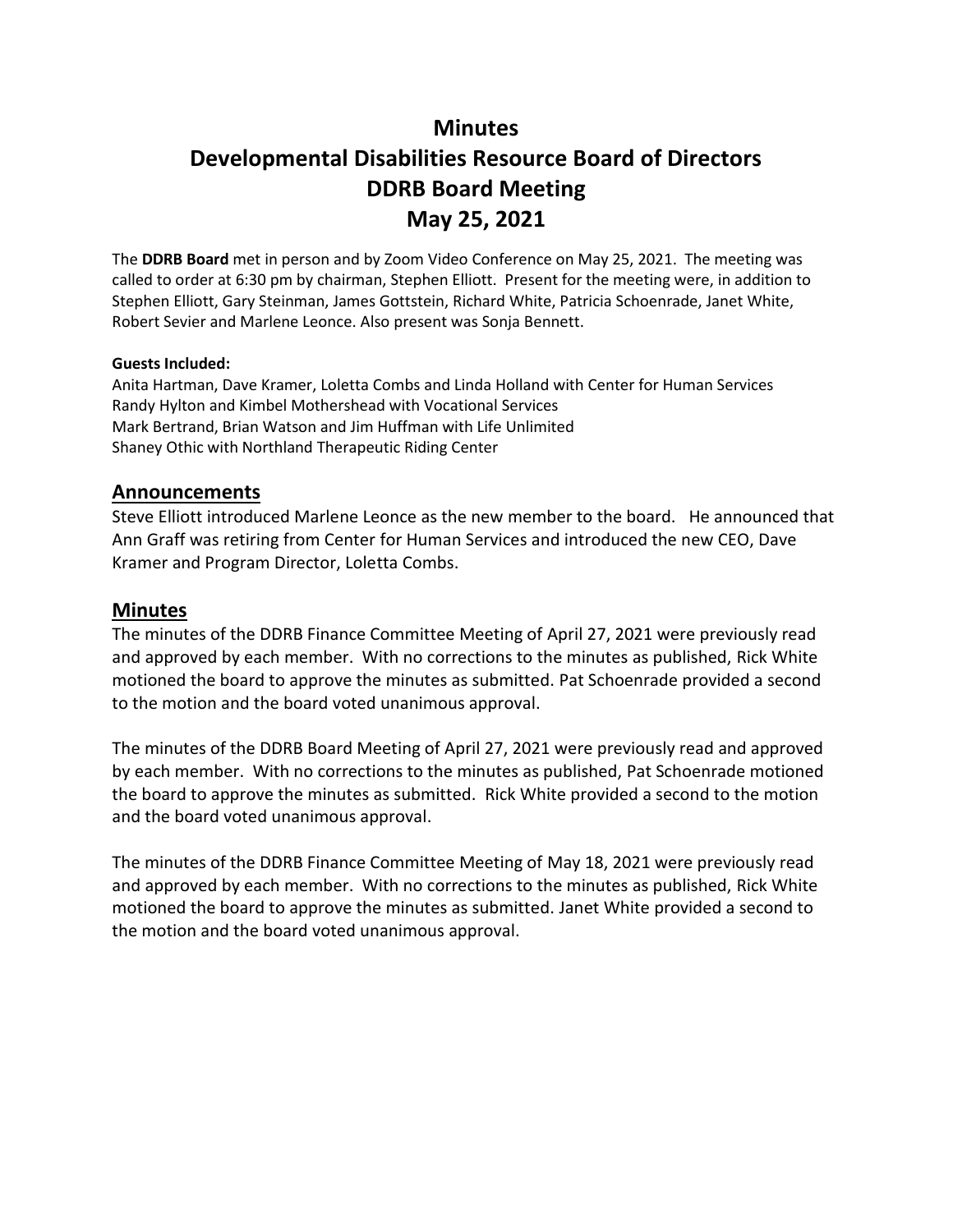## **Financial Report**

Rick White provided the following Financial Report for the month ending April 2021.

#### **DDRB P&L YTD to Date April YTD**

| $\bullet$ | Total Income =          | \$5,664,522.57 |
|-----------|-------------------------|----------------|
| $\bullet$ | <b>Total Expenses =</b> | \$1,578,305.65 |
| $\bullet$ | Net Income $=$          | S4,086,216.92  |

## **DDRB Balance Sheet April YTD**

| Total Checking & Savings =            | \$10,563,814.83        |
|---------------------------------------|------------------------|
| <b>Total Fixed Assets =</b>           | \$1,407,336.92         |
| <b>Total Assets =</b>                 | <u>\$11,971,151.75</u> |
| <b>Total Liabilities=</b>             | 2,357.34               |
| <b>Total Fund Balance =</b>           | \$7,882,577.49         |
| Net Income $=$                        | \$4,086,216.92         |
| <b>Total Equity =</b>                 | \$11,968,794.41        |
| <b>Total Liabilities and Equity =</b> | \$11,971,151.75        |

## **TCM P & L Year to Date April YTD**

| $\bullet$ | Total Income =          | \$1,024,827.19 |  |
|-----------|-------------------------|----------------|--|
| $\bullet$ | <b>Total Expenses =</b> | 906,898.77     |  |
| $\bullet$ | Net Income $=$          | \$117,928.42   |  |

## **TCM Balance Sheet April YTD**

| $\bullet$ | <b>Total Checking &amp; Savings =</b> | \$3,860,699.97 |
|-----------|---------------------------------------|----------------|
| $\bullet$ | <b>Total Assets =</b>                 | \$3,860,699.97 |
| $\bullet$ | Net Income =                          | \$3,860,699.97 |
| $\bullet$ | <b>Total Liabilities and Equity =</b> | \$3,860,699.97 |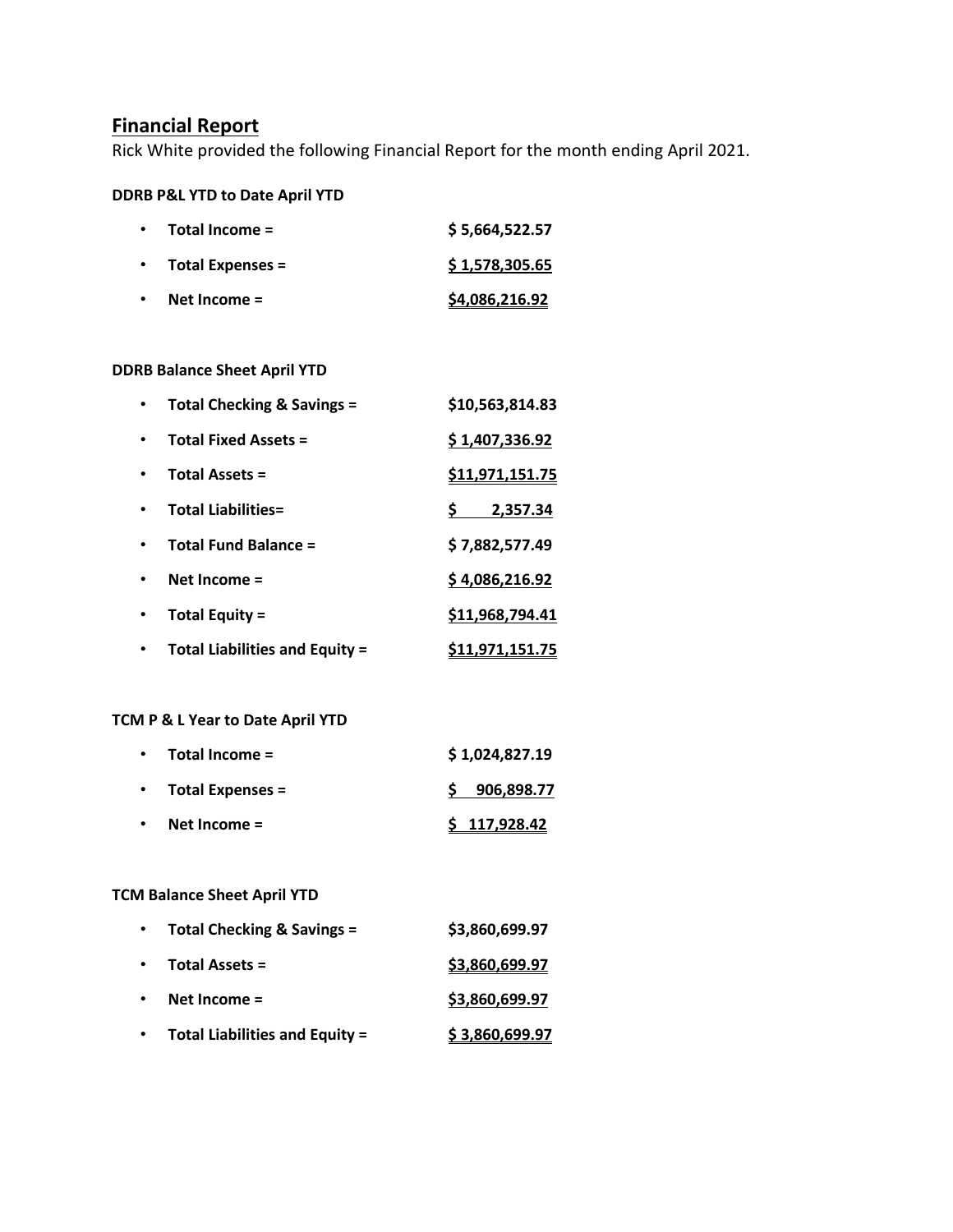#### **RECAP of Investments – April YTD**

#### **DDRB**

| Long Term Reserves Investment:                    |   | \$5,464,000.00 |
|---------------------------------------------------|---|----------------|
| Long Term Investment Interest Earned YTD:         | S | 20,349.17      |
| <b>Short-Term Working Capital Investment:</b>     |   | \$3,853,000.00 |
| <b>Short Term Investment Interest Earned YTD:</b> | S | 45.33          |
| <b>TCM</b>                                        |   |                |
| Long-Term TCM Reserves Investment:                |   | \$3,233,000.00 |
| <b>TCM Interest YTD:</b>                          |   | 11,087.35      |

## **Administrative Directors Report**

Sonja reported that the Video Camera Security System had been installed. The new office computer was also installed. The backyard landscape project is scheduled for installation as soon as the weather permits. She advised that the outside lights over the doors were not working and she had contacted North Kansas City Electric. She advised that CHS sign out front was in need of replacing and she would work with Linda Holland on a replacement.

## **Executive Committee**

No Report

## **Finance Committee**

The Finance Committee report was presented by Rick White. He advised the following items had been approved by the committee for recommendation to the full board for approval.

**Vocational Services Inc.** had previously submitted a **capital grant request** in the amount of \$133,029 to replace the bathrooms at the North Kansas City Workshop. They submitted an **application to increase that grant by \$21,605.86** in order to make the toilets and faucets all touchless. Rick White motioned the board to approve the increase. Pat Schoenrade provided a second and passed by roll call vote.

**Vocational Services Inc.** submitted a **CoViD19 Grant request in the amount of \$25,605.00** for a multifaceted digital imaging system that through facial recognition and thermal imaging be able to take the temperature of a masked employee. Due to their multiple locations and multiple entry points VSI will need to have the ability to monitor and historically track all employees and visitors at multiple locations. Through this Covid-19 Grant VSI will purchase three Camera/NVR recorders with an additional camera for each of our three locations. With this system in place VSI will be able to document and record literally hundreds of entries by employees and visitors into their facilities for Covid - 19 purposes. Rick White motioned the board to approve the request. Janet White seconded the motion which passed by roll call vote.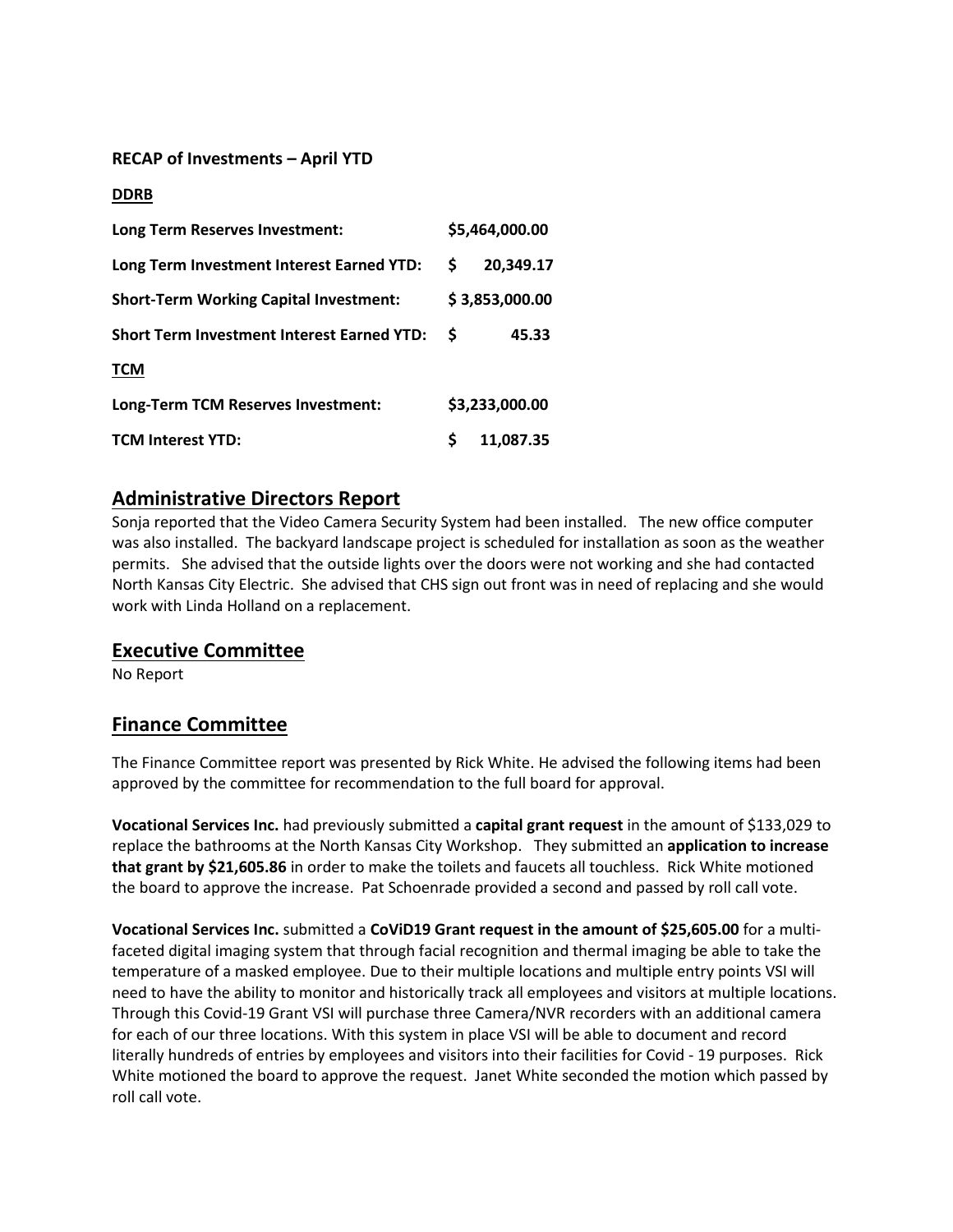**Life Unlimited** submitted a **Capital Grant request in the amount of \$100,000.00 to** purchase two (2) 2020 Ram Promaster wheel chair accessible vans. Due to the aging vehicles in their fleet and the aging population served, the vans will provide safe and accessible transportation for their residents. Rick White motioned the board to approve the request. Steve Elliott seconded the motion which passed by roll call vote.

Debby Sanders, CFO for **Center for Human Services prepared the budget for Fiscal Year 2022**. The budget was presented by the new CEO, Dave Kramer, and Linda Holland, Director of Service Coordination and Quality Assurance.

Sonja presented a brief history on the unit rates, income and expenses. She reminded the committee that the board approved a rate increase last year to allow for the addition of a fourth  $(4<sup>th</sup>)$  team which would allow for a case load of 1-38. Linda advised that the team has not been fully implemented due to various reasons. Sonja also reminded the committee that the board continues to provide case management services to non-Medicaid residents for which we receive no reimbursement. The Medicaid / Non-Medicaid rate has remained constant at 70% and 30% respectively. The average service hours are split 85% and 15% respectively. She reminded the board that we have reserves equal to 93% of the FY2021 budget. Projected through June 2021, the board is on target to show a profit of \$250,000 for FY21. A review of the service hours available and actually provided indicates, as the  $4<sup>th</sup>$  team becomes fully on line, there is room for additional service hours and revenue for the board which will allow service coordination to continue for the Non-Medicaid residents. Linda also said that she anticipates an increase in the number clients as the CoVid guidelines become less restrictive.

Linda reviewed in detail the operating expenses for FY21 and the projections for FY22. Operating expenses are expected to increase by 157,000 to \$3,715,208 which includes a 3% pay increase for all the Clay County staff as well as a fully staffed four (4) teams. Historically CHS has budgeted for a five (5) percent profit and that is included in budget as well. The unit rate to cover this **proposed budget is \$85.73** which is a 3.86% increase over FY21.

Rick White motioned the board to approve the request for a unit rate of \$85.73 for Fiscal Year 2022. Marlene Leonce seconded the motion which passed by roll call vote.

## **Services Committee**

No Report

## **Board Owned Committee**

Alan Naylor scheduled the property inspections for June 4 beginning at 9:00am at Ridgeway House.

## **Long-Range Planning Committee**

James Gottstein advised that they would have a recommendation next meeting on the language in the By-Laws for combining the services and long-range planning committees.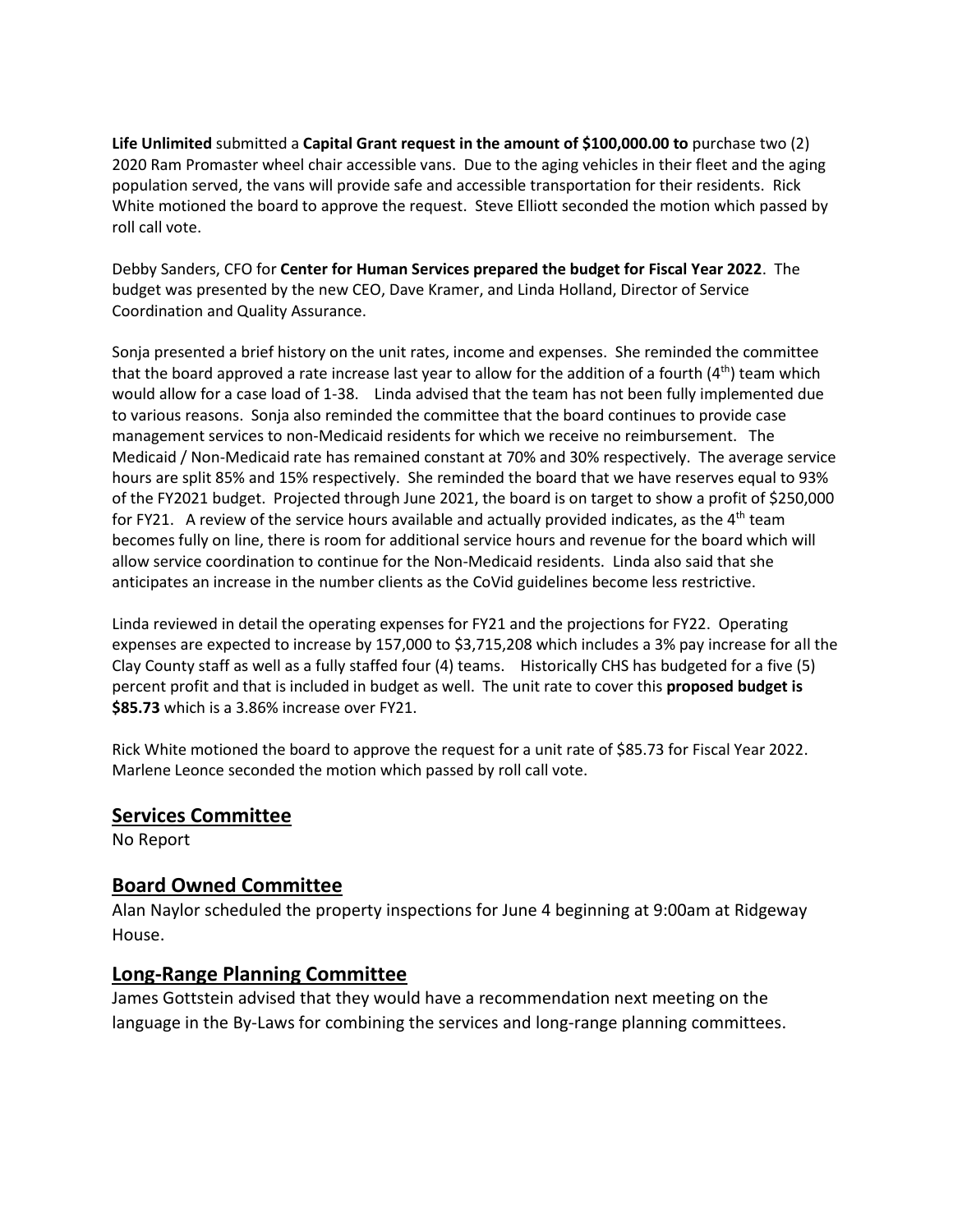# **Center for Human Services**

Anita Hartman reported that CHS has 45 full time employees and they are interviewing for one (1) new Service Coordinator. They are serving 1271 consumers. The Medicaid eligible rate was about 71%.

| Waiver Wait List Number on List |    | <b>Types of Service Requested Slots Approved</b>          |     |
|---------------------------------|----|-----------------------------------------------------------|-----|
| Autism                          | 28 | PA, Respite, SME,                                         | 0   |
| Hope                            | 0  | PA, Home Modification,<br>Day-Habilitation,<br>Employment | ALL |
| <b>CSW</b>                      | 14 | Home Modification,<br>Transportation                      | 0   |
| Comp                            | 8  | Residential                                               | 2   |
| Lopez                           | 1  | Respite, Home<br>Modification, DME, PA                    | 1   |

She advised that the Waiver Wait List had improved and pleased that was true for the Autism Wait List as well.

Anita and Amy Taylor with Life Unlimited have continued working on the LU Nursing Program participants to gain additional hours of service funded through Medicaid. The LU staff and CHS Service Coordinators have worked the first 11 clients through the system and received approval for the additional hours from DMH. Sonja inquired as to the status of the other 15 clients that Life Unlimited had initially said needed more service. Anita said that Amy advised they did not have any additional needs at this time.

| <b>REQUESTS FOR</b>                         | <b># OF PACKETS</b> | <b>H OF PACKETS</b> | <b>L# OF PACKETS TO BE</b> |
|---------------------------------------------|---------------------|---------------------|----------------------------|
| <b>INCREASED RN HOURS   SUBMITTED TO UR</b> |                     | <b>APPROVED</b>     | <b>SUBMITTED TO UR</b>     |
| <b>11</b>                                   | 11                  |                     |                            |

Anita reported they had been ISPs for the 12 people in the Life Unlimited ILAP program had been completed. TNC has hired a person to run the program and 10 people have been approved for the program and ISP are in process.

|            | # OF ILAP<br><b>INDIVIDUALS</b> | # ISP'S/ADDENDUMS   # ISPS/ADDENDUMS   # ISP'S TRYING TO BE<br><b>COMPLETED WITH</b><br><b>OUTCOMES/HOURS</b> | <b>SCHEDULED</b> | <b>SCHEDULED</b> |
|------------|---------------------------------|---------------------------------------------------------------------------------------------------------------|------------------|------------------|
| LU         | 12                              | 12                                                                                                            |                  |                  |
| <b>TNC</b> | 10                              |                                                                                                               |                  |                  |